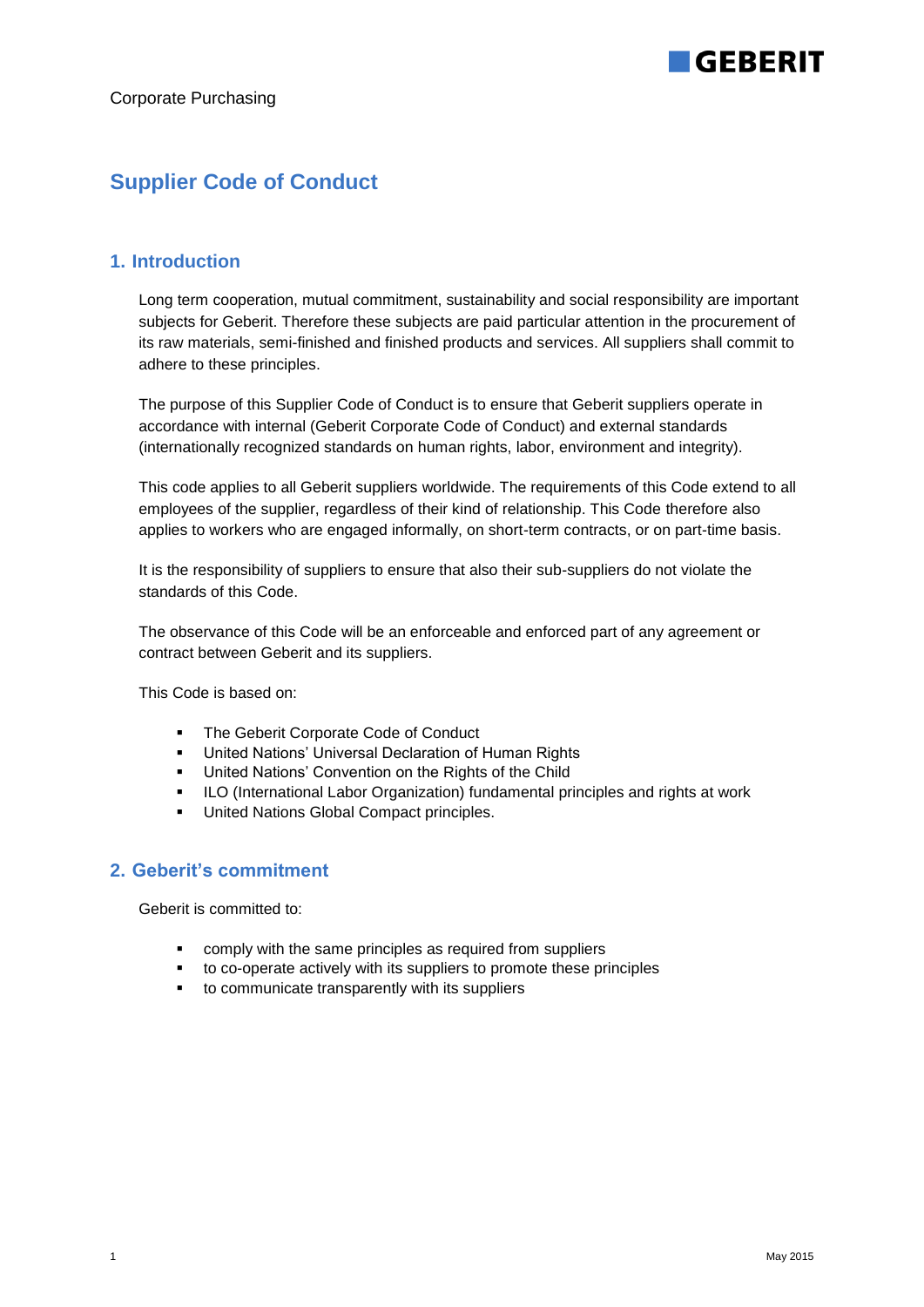# GERERIT

## Corporate Purchasing

## **3. Suppliers' commitment**

Geberit requires that its suppliers observe following standards:

#### **Legal compliance**

Local, national and international laws relevant for the supplier's business must be fully complied with.

#### **Human Rights protection**

Suppliers shall respect the human rights of its employees. No employee may be discriminated by the supplier or by any of its employees, e.g. owing to nationality, religion, age, ethnical origin, sex or sexual orientation. Child and forced labor shall be strictly rejected. Employees shall be allowed to organize themselves in unions or associations, free of any restrictions or consequences.

#### **Occupational Health and Safety**

The supplier shall ensure that its employees are offered a safe and healthy working environment including, but not limited to, protection from fire, accidents and hazardous substances. Adequate sanitary conditions, health and safety policies and procedures, including training, must be established and followed.

#### **Remuneration and Training**

The supplier shall always provide its employees a "viable wage", enabling them to satisfy the basic needs of themselves and their dependents and to provide some discretionary income. Overtime shall be compensated according to the legal requirements. Wages shall be paid in legal tender and on a regular basis. Deductions from wages shall be transparent and must never be used as a disciplinary measure.

The suppliers commit themselves to encourage the professional development of its employees.

#### **Environmental protection**

The supplier strives to minimize the unfavorable environmental impacts of its activities, products and services through a proactive approach and responsible management of environmental aspects:

- **•** reducing waste
- **·** improving energy efficiency
- minimizing and keeping safely hazardous substances
- **applying environmentally sound technologies**

#### **High integrity**

High integrity shall be an integral part of the supplier's culture. In this sense the supplier is committed to:

observe the international intellectual property rights